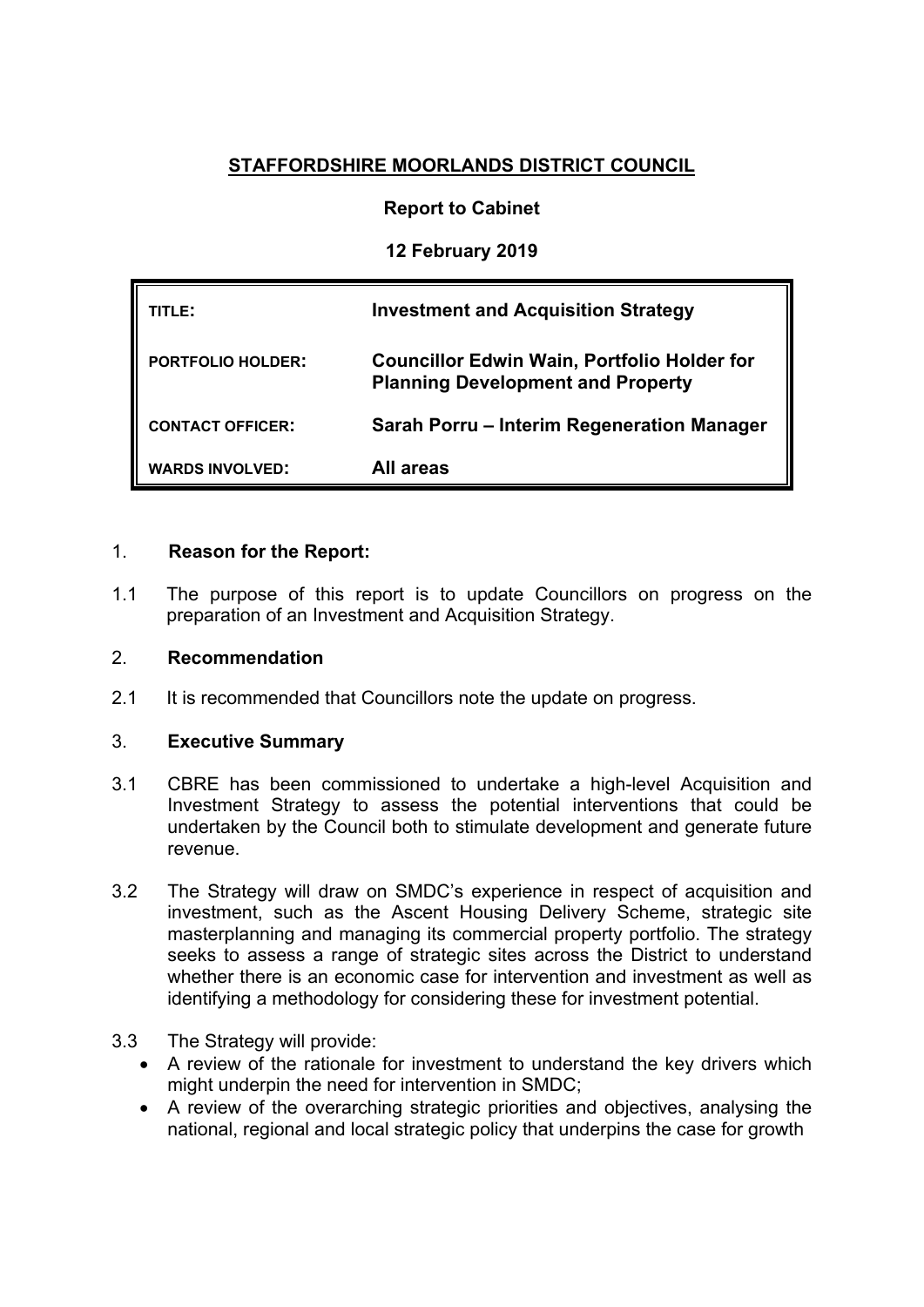- A summary of the key issues and opportunities in the District, drawing on strategic policy, the market assessment and the wider evidence base; which will inform the assessment of specific sites and opportunities;
- A property market assessment, which provides a high-level summary of the key socioeconomic indicators, causes of market failure, a sectoral analysis of the market in the District and an identification and the geo-economic opportunities in the SMDC;
- A review of a 'long-list' development investment pipeline based upon a review of key strategic sites within the District along with identified locations for growth and identification of a 'short-list' of potential sites where investment could be considered.
- A high-level acquisition and intervention strategy that sets out a range of potential intervention routes for the shortlisted sites and site recommendations based on analysis undertaken.
- A 'Summary Business Case', which draws together the findings of the Strategy, identifying the site priorities for investment, the rationale for intervention on each site and the recommended investment approach for each site (including the scale of investment).
- 3.4 It is proposed to bring a further report to the Service Delivery Overview & Scrutiny Panel to present the findings of the study and consider endorsement of the strategy and recommended actions.

# 4. **How this report links to Corporate Priorities**

- 4.1 Development of the Investment and Acquisition Strategy will support the following aims of the Corporate Plan:
	- Aim One To help create a safer and healthier environment for our communities to live and work
	- Aim Two To meet our financial challenges and provide value for money
	- Aim Three To help create a strong economy by supporting further regeneration of towns and villages

#### 5. **Detail**

- 5.1 The Staffordshire Moorlands has historically suffered from low levels of development, with a number of both housing and mixed-use sites not being brought forward despite benefiting from development plan allocations or planning permission. For example, in the area, there are currently 189 homes with full planning permission, and a further 900 homes have outline approval as of March 2018; totalling more than 1,000 homes with planning approval that have not been brought forward for development. Similarly, there has been difficulty in bringing forward the regional strategic employment site of Blythe Vale and mixed-use development at Wharf Road, Biddulph.
- 5.2 There are a range of complex and often inter-linked reasons why sites are not being developed in the District, such as:
	- Macro-economic conditions, including the impact of the last recession;